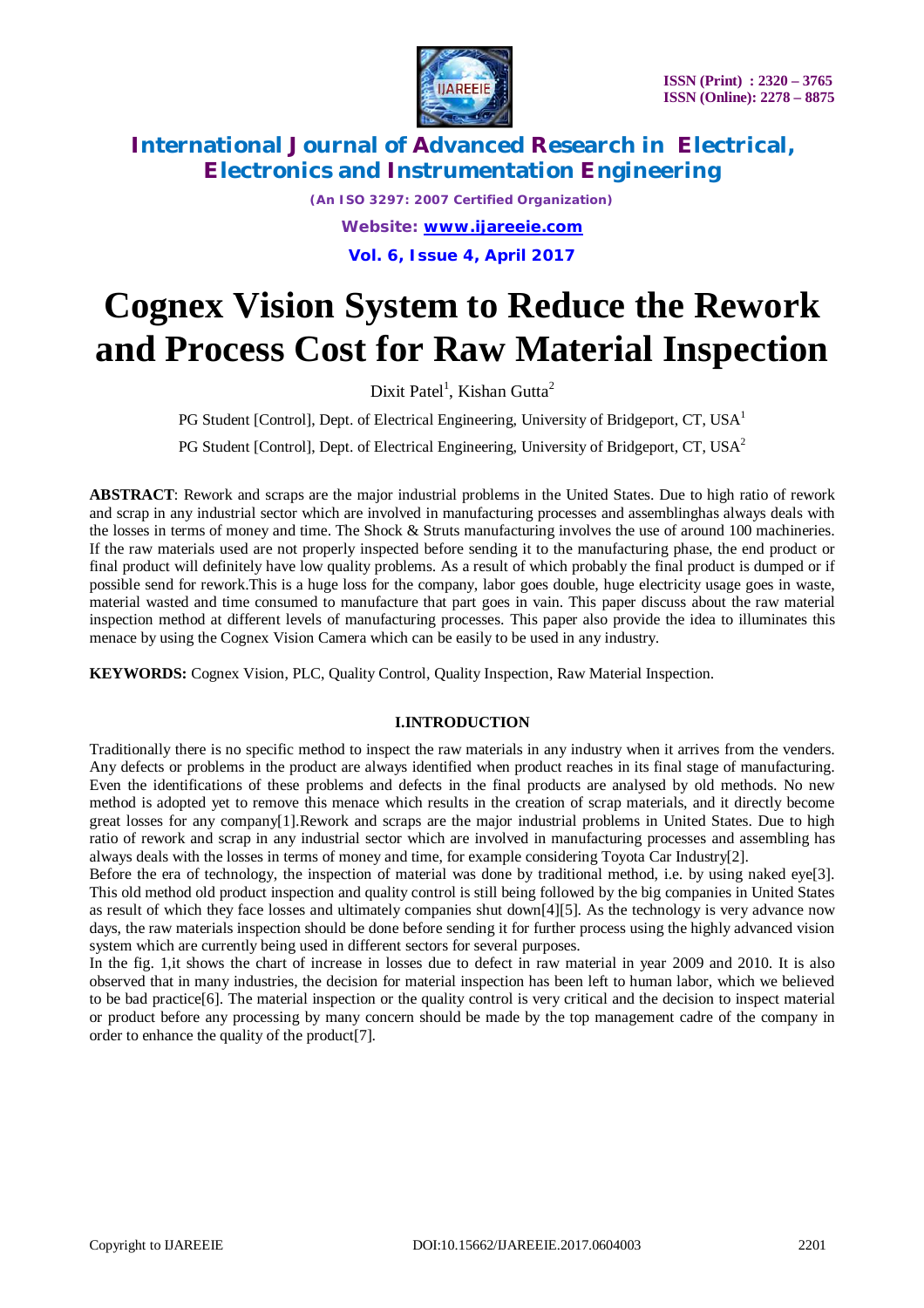

*(An ISO 3297: 2007 Certified Organization)*

*Website: [www.ijareeie.com](http://www.ijareeie.com)*

**Vol. 6, Issue 4, April 2017**



In this paper, we will represent our research work by which manufacturing industries can eliminate the raw material inspection or quality control from their process cycle. In SectionII, vision system evolution is explained. Section IIIcontinues addressing the cognex vision system. The hardware setup is stated in SectionIV. The software result is described in SectionV. Lastly, in Section VI the main ideas of this survey are summarised.

### **II.EVOLUTION OF MACHINE VISION SYSTEM**

In today's vigorously developing machine vision industry, there are number of standard systemare available for quality inspection and control. Machine vision being an engineering discipline, is interested in digital input/output devices and computer networks to control other manufacturing equipment such as robotic arms and equipment to eject defective products[8][9]. Machine Vision is a subfield of engineering that is related to computer science, optics, mechanical engineering, and industrial automation. One of the most common applications of Machine Vision is the inspection of manufactured goods such as semiconductor chips, automobiles, food and pharmaceuticals. Just as human inspectors working on assembly lines visually inspect parts to judge the quality of workmanship, so machine vision systems use digital cameras, smart cameras and image processing software to perform similar inspections

Vision Camera do not see in the same way that human beings are able to see with naked eyes. Cameras are not equivalent to human optics. While people can rely on inference systems and assumptions, computing devices must 'see' by examining individual pixels of images, processing them and attempting to develop conclusions with the assistance of knowledge bases and features such as pattern recognition engines[10]. Although some machine vision algorithms have been developed to mimic human visual perception, a number of unique processing methods have been developed to process images and identify relevant image features in an effective and consistent manner. Machine vision systems are capable of processing images consistently, but computer-based image processing systems are typically designed to perform single, repetitive tasks[11]. Despite significant improvements in the field, no machine vision or computer vision system can yet match some capabilities of human vision in terms of image comprehension, tolerance to lighting variations and image degradation, parts' variability etc.

### **III.COGNEX VISION SYSTEM**

Vision systems play an important role in inspection ofproducts or objects, although in the market or in industriallots of inspection systems are available. Visual inspection ofproducts and parts or raw material by the naked eye ismore time consuming, tiring, inaccurate, and they aremore costly[3]. From last two decades machine vision hasbeen applied in manufacturing and production processesto improve the quality and productivity by using camerasand pc's which improves in precise, fast, efficient andobjective inspection [12]. However high speed, high quality and high resolution application requires innovative,customized solution is outside of the scope of standardpercentage of shelf system [13].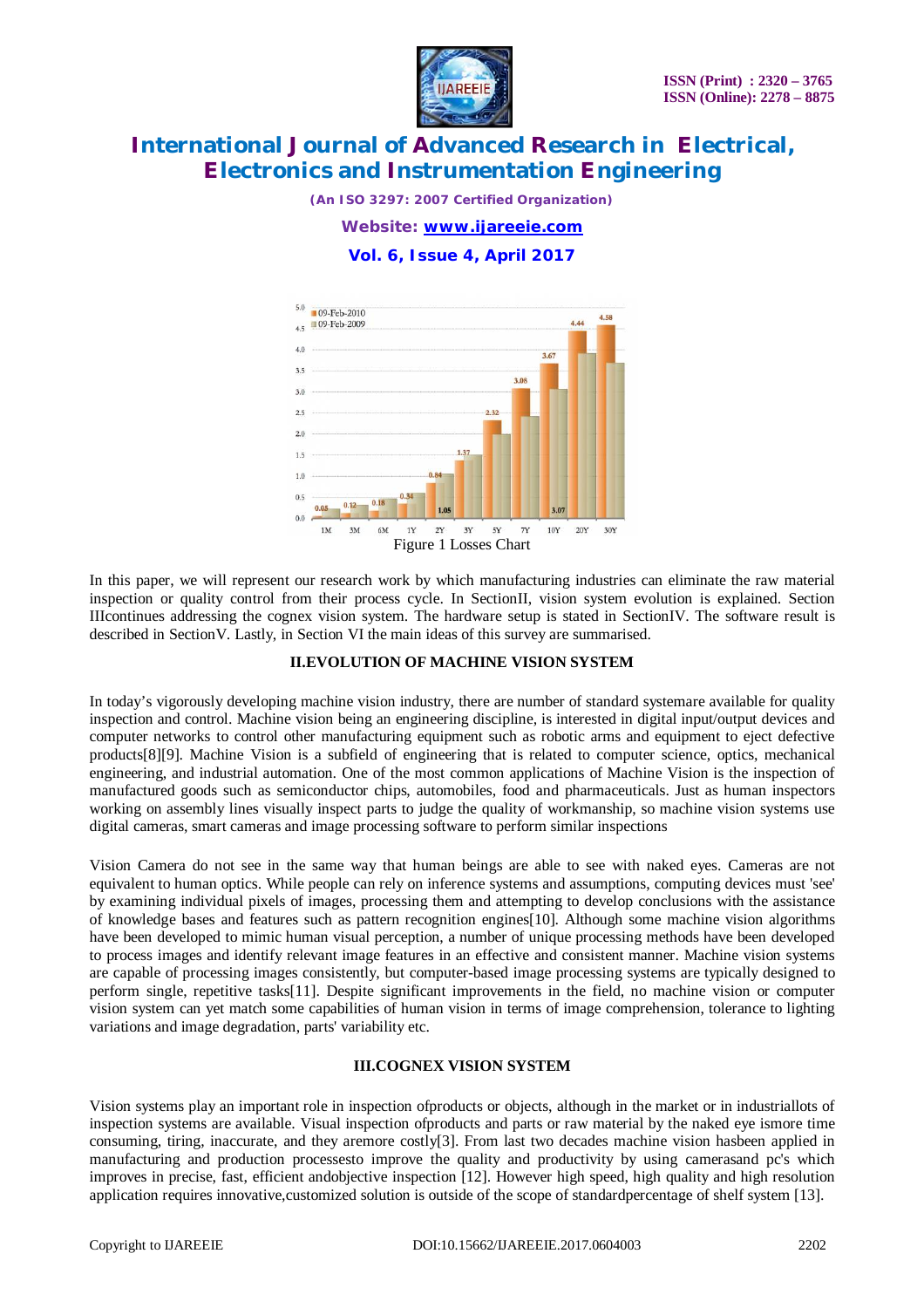

*(An ISO 3297: 2007 Certified Organization)*

*Website: [www.ijareeie.com](http://www.ijareeie.com)*

### **Vol. 6, Issue 4, April 2017**

These checker sensors help to reduce the production costs and optimize quality [14]. The new 3G Checker series of vision sensors from Cognex provides the easiest and most affordable way to verify the products you manufacture. Checker vision sensors offer extremely reliable part detection and inspection unattainable with photo electricsensors. Following are the major benefits that industries canown from this idea implementation.

The Checker® vision sensor is an award winning all-in-one vision sensor with built in camera, processor, lighting, optics and I/O capable of detecting and inspecting up to 6,000 parts per minute–all in an industrial IP67 enclosure small enough to fit into the tightest of spaces.Checker vision sensors help reduce production costs and optimize quality by:

- Reducing scrap.
- Reducing downtime and maintenance.
- Providing easy setup and maintenance by factory personnel.
- Simplifying the overall system design.
- Displaying and recording images.
- Eliminating the need for costly fixturing.
- Eliminating PLC programming.

Use Cognex patented technology to detect part by understanding what your part looks like which eliminates the need for an additional sensor to determine if the part is present. Inspect multiple part features simultaneously with a single Checker yielding simple pass/fail results. Overcome varying part positions which eliminate the need for costly fixturing by finding and inspecting your part. Empower the factory floor to solve problems through our simple four-step process. No Pc programming is required to use this device and friendly user software environment to operate by end user. Inspecting the raw material received from vendor through Cognex system will definitely help in eliminating the scrap rate menace which becomes heavy loss for any industry. Following are the major benefits that industries can own from this idea implementation.

- Reduced Re-Work on Product.
- Save Huge Electricity.
- Save Labor Cost.
- Save Material & Product Wastage.
- Reduce Scrap Material Rate.
- Improve Quality of Product.
- Production and delivery on Time.

### **IV.HARDWARE SETUP**

In making of shock and struts, the assumption is that touse ideal raw material. The ideal raw material should be flawless from all points of view and should not have any defects.Most of the industries uses old traditional methods to inspect and they don't have any modern method to check these parts for error. As a result of this shock in the final stage of inspection is rejected for sending it out to put in different cars. This involves heavy loss for the company. Electricity loss take place, labor cost goes in vain and sometime defected product is sent back to rework which the double the loss cost.

All these problems ca be removed by Cognex Vision Camera, if it is implemented to inspect the raw material parts before they even goes into manufacturing zone. In this paper, we have demonstrate that how the Cognex Camera can do all the raw material inspection. The hardware setup designed and implemented also demonstrate that how efficient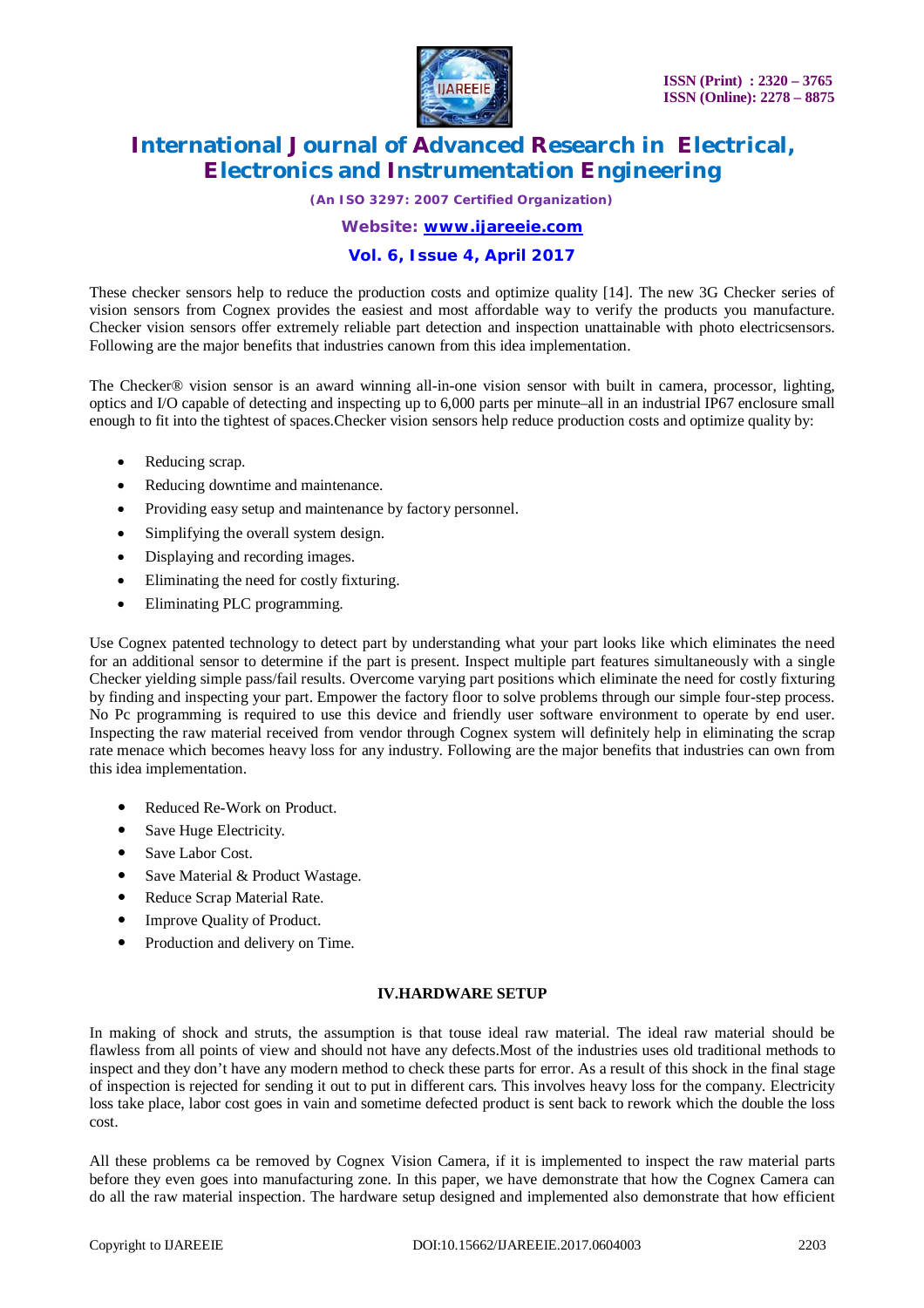

*(An ISO 3297: 2007 Certified Organization)*

*Website: [www.ijareeie.com](http://www.ijareeie.com)*

**Vol. 6, Issue 4, April 2017**

this vision sensor can be to reduce the above mentioned factors. In the Fig. 2, it shows the hardware setup for the inspection station.



Figure 2 Hardware Setup Board

The inspection station is consist of the cognex vision camera mounted on the top of inspection area. Two LED's are used to display the output signal. Green light indicates good part, where red light indicates bad part. System is triggered when a part presence is detected. The part for inspection is placed on the top of the rail or conveyor system and the camera get triggered by part present sensor to capture the images. The power requirement for this project is 24V DC. There are four input wires on vision sensor, yellow wire is for job change signal, white/brownwire is for job select 2 signal, brown wire is for the job select 1 signal, and white/yellow wire is for the job select 0 signal. These job select pins providing 8bit binary input to the camera module to make the inspection decision. In the Fig 3, it shows the block diagram connection and fig 4 shows the detail wiring schematics diagram.



Figure 3 Connection Block Diagram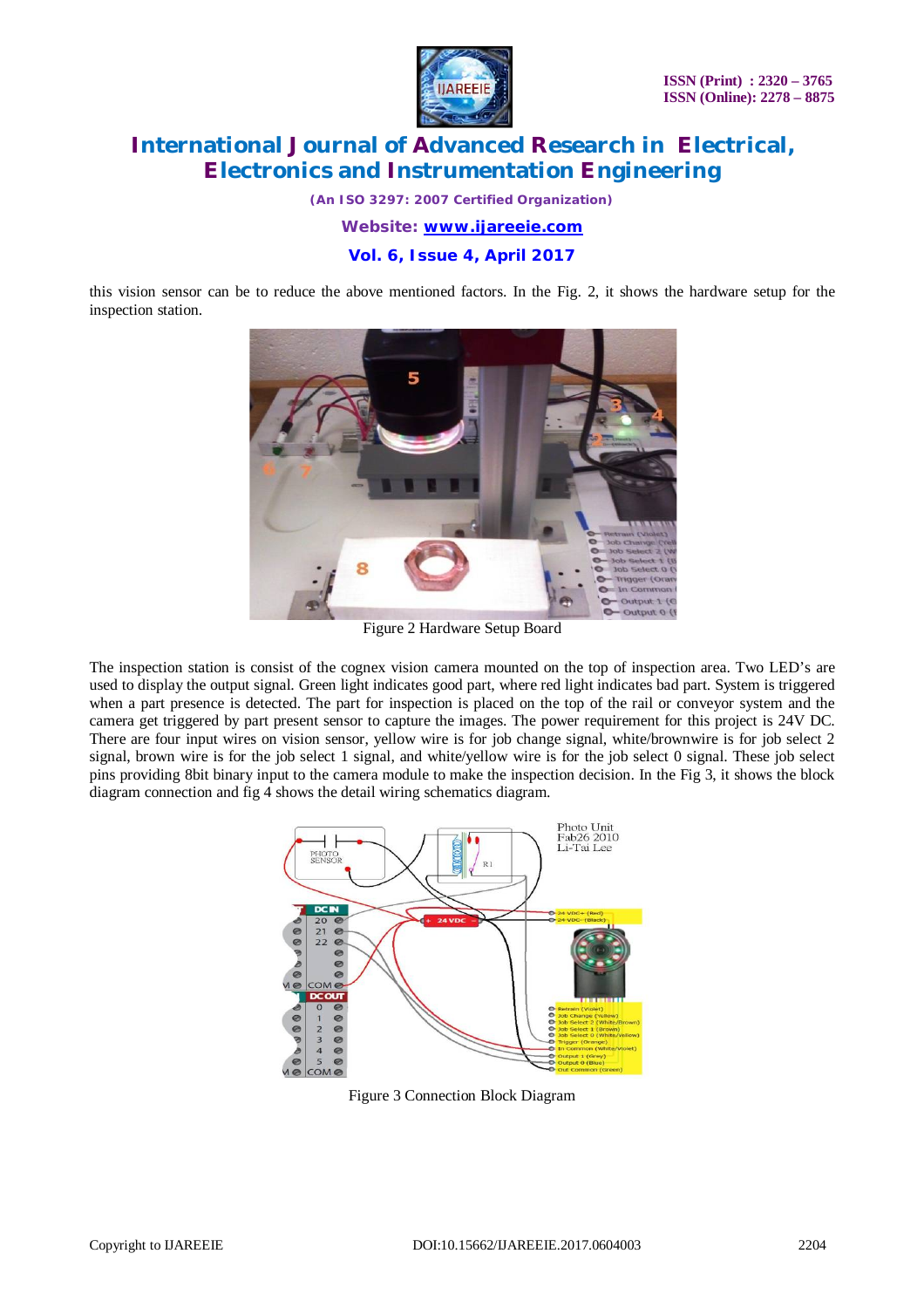

*(An ISO 3297: 2007 Certified Organization)*

*Website: [www.ijareeie.com](http://www.ijareeie.com)*

**Vol. 6, Issue 4, April 2017**



Figure 4 Wiring Schematics Diagram

#### **V. SOFTWARE RESULT**

The vision sensor will do the auto-handshaking with PC tthrough the USB port. A user can find the sensor on the connection list and create a new job. It can change the brightness and direction of parts travel.It also can change the speed and trigger input delay.There are two personalities in the option, persence and meansurement. The basic idea is setup a image and decides it as a part at first. The sensor recives a part then compare the shape or length with preset image or scale. The vision sensor need installation with angle to get better result.Users can set up output by different result, delay and duration and test output pin. HS0 is blue, and HS1 is gray. Users can set up image respond and record deciding on PC. It also can change statistics report on PC. The "Run My Job" option can save the job into the vision sensor and run without PC conntecting. User can change their jobs during Running-mode without Connecting PC.



Figure 5 Checker Software for Cognex Cameraf receiving packets

- Three things are checked by detect zone.
- If there is anything triggers the photo-eye sensor, the relay 1 will send a signal to the sensor, than delay for 2 seconds to take a snap-shot.
- If the mark of detect zone is passed, it will check the inspect zone.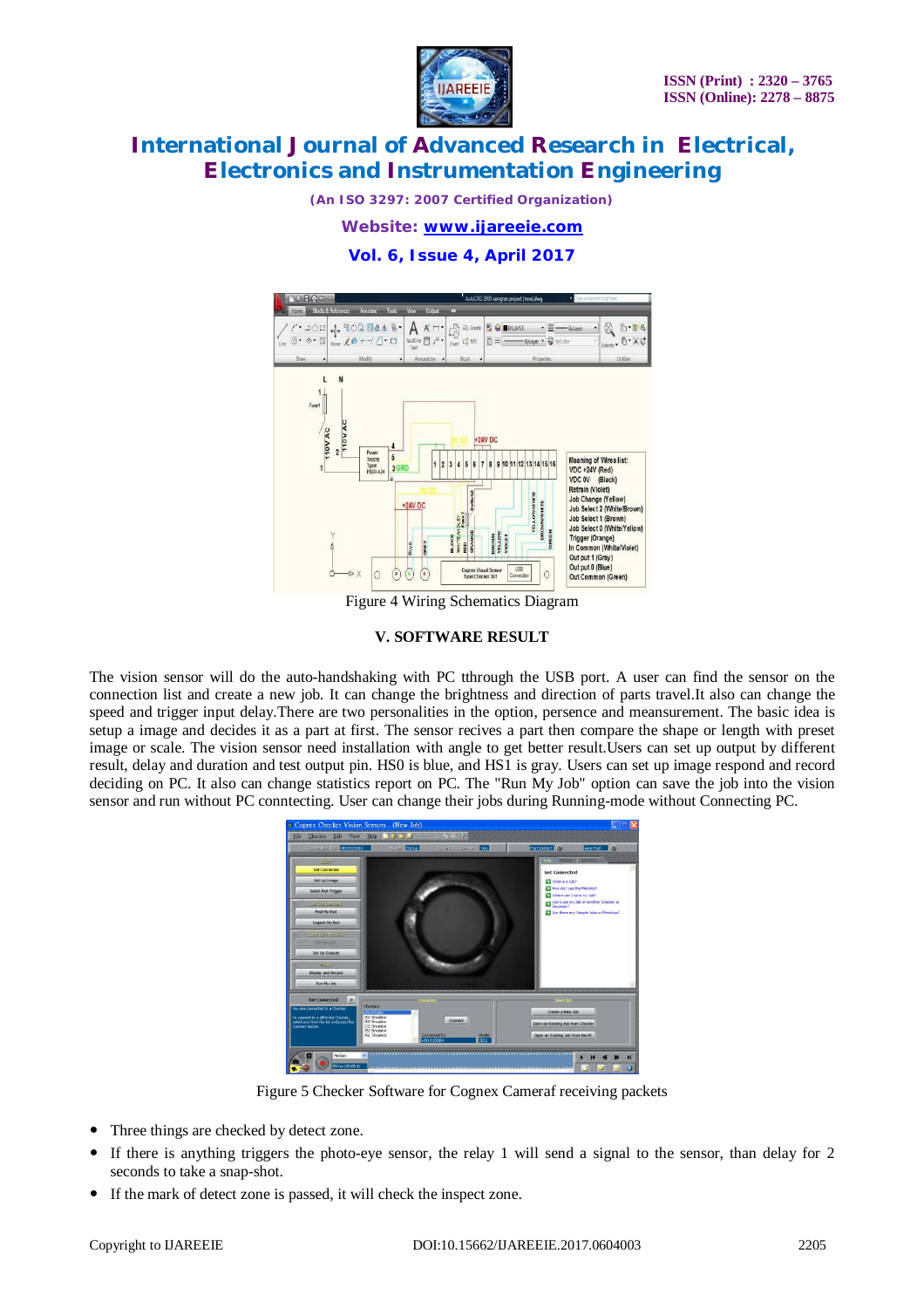

*(An ISO 3297: 2007 Certified Organization)*

*Website: [www.ijareeie.com](http://www.ijareeie.com)*

**Vol. 6, Issue 4, April 2017**

After the detecting, the sensor will go to the inspect process immediately

### PRESENCE INSPECTION:

Sensor will first look for the detect zone and then go for the inspect zone. In fig 6, it shows the presence of object or part inspection bases analysis.



Figure 6 Presence Inspection Analysis

The old tradition system didn't have these features to verify the object is correct and then inspect it for further more levels to make sure that it is not defected. But now Cognex has all these features to take care.

### DIMENSION BASED ANALYSIS:

In dimension base analysis Cognex sensor will look for 3 factors height, length and diameter, as shown in fig 7. If any of these parameters are out of range or not up to basic requirement of the final product, sensor will reject it off by indicating red LED. If it has no defects in all these parameters it will be indicated by green LED. All final results of product can be seen in software chart that how many parts passed through inspection and how many didn't passed it.



Figure 7 Dimension Based Analysis

### **VI.CONCLUSION**

Checker's part finding sensor identifies a reference feature on each struts rod. The reference feature is used to locate the point on the product to identify and then inspect it. Checker uses an intelligent sensor to inspect that point for defect in